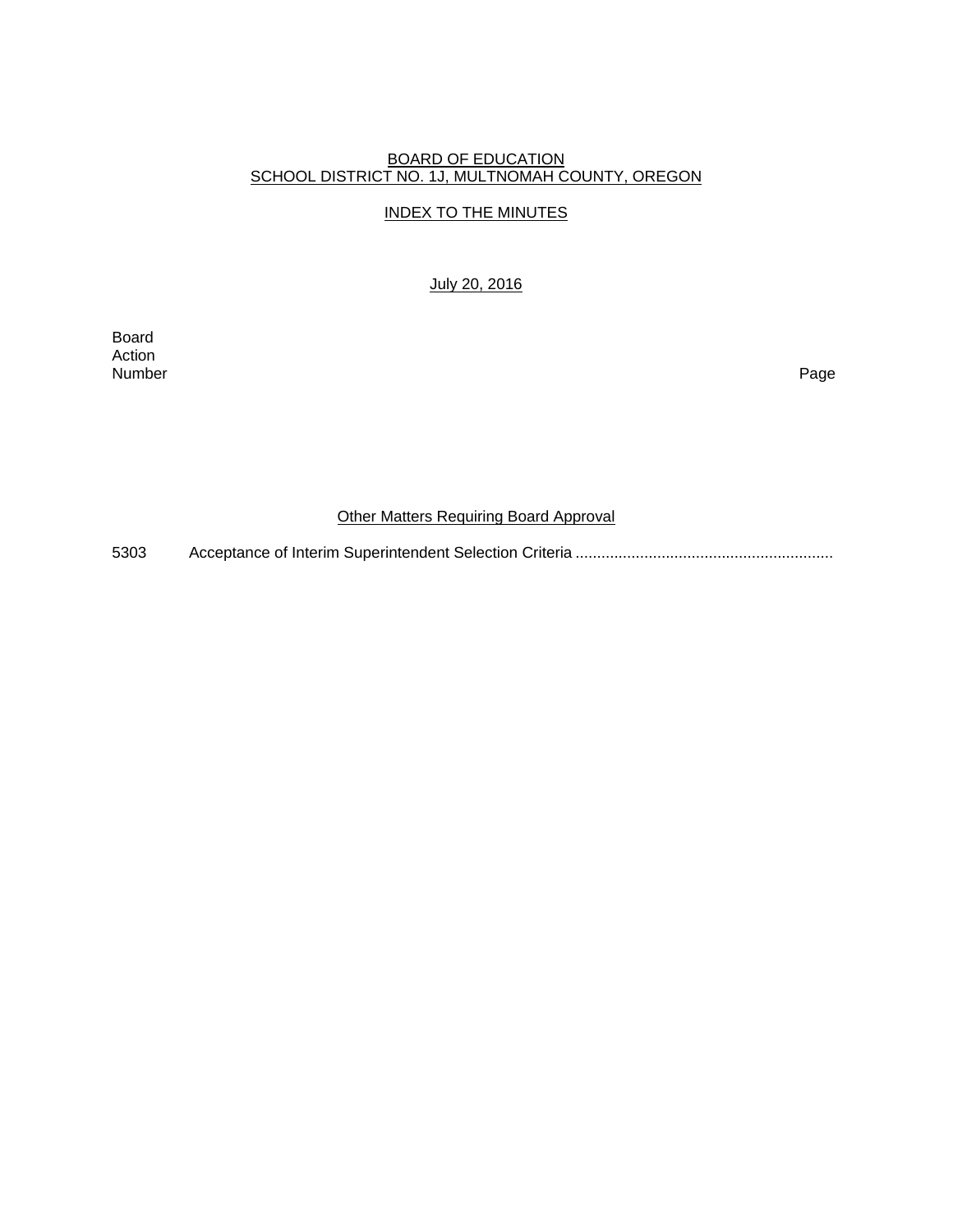July 20, 2016

# Other Matters Requiring Board Approval

The Chief Executive Officer RECOMMENDED adoption of the following item:

# Resolution 5303

Director Knowles moved and Director Anthony seconded the motion to adopt the above numbered item. The motion was put to a voice vote and passed by a vote of 6-1 (6-yes, 1-no [Rosen]), with Student Representative Bradley voting yes, unofficial.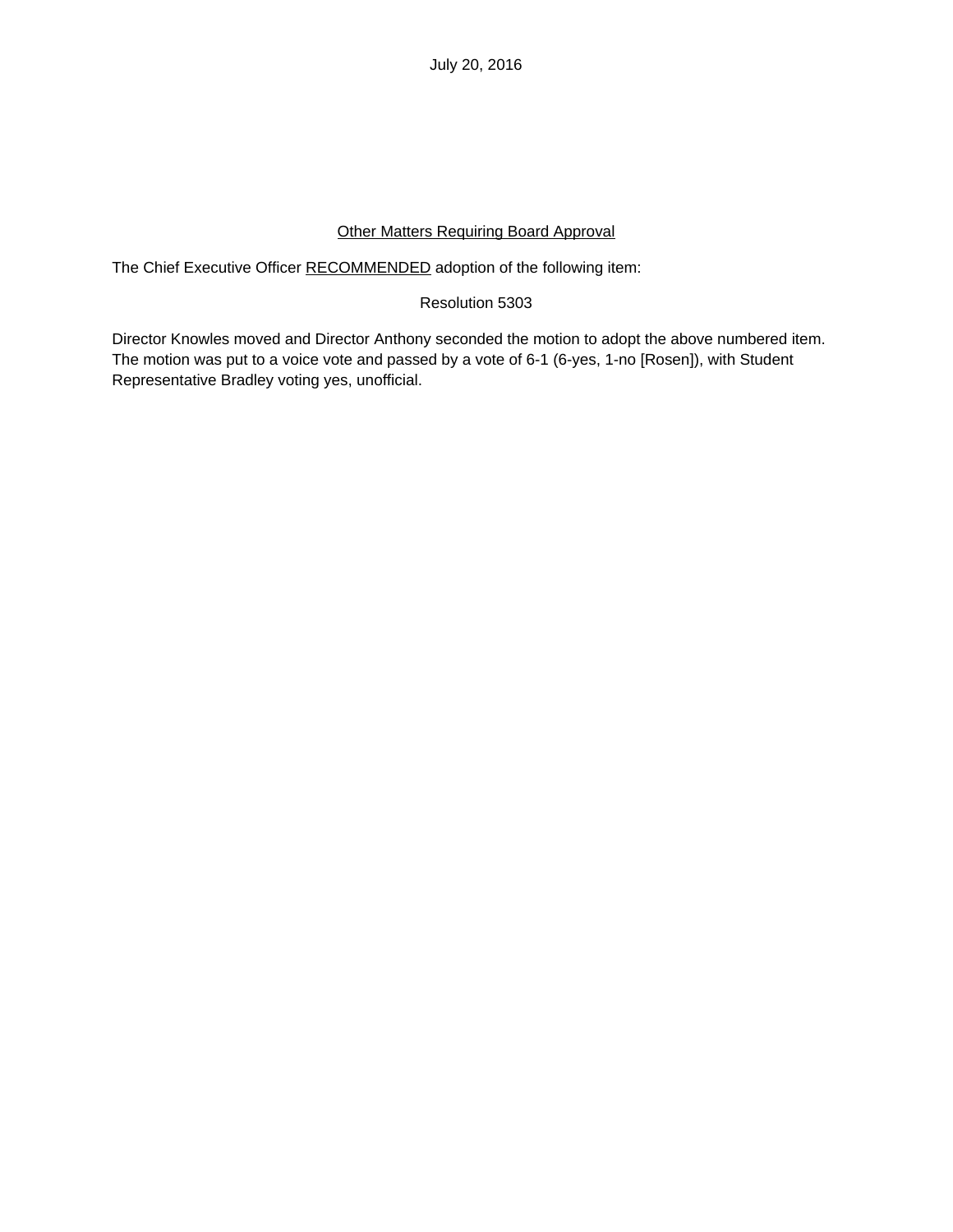#### July 20, 2016

# **RESOLUTION No. 5303**

#### Acceptance of Interim Superintendent Selection Criteria

#### **RECITAL**

The Board has developed a set of criteria for the selection of an interim superintendent, which reflects the views of the Board and the communities they serve.

## **RESOLUTION**

The Board adopts the following criteria in order to encourage qualified applicants to apply for the interim superintendent position. A copy of criteria will be available on the District website at http://www.pps.net and also in the Board of Education Office.

## **PORTLAND PUBLIC SCHOOLS INTERIM SUPERINTENDENT SELECTION CRITERIA**

The following criteria will be used to screen, evaluate, and select an interim superintendent for Portland Public Schools ("PPS"). The application process will remain open until August 3, 2016. Interested candidates must submit a letter of interest indicating how he/she meets the criteria included in this Resolution, a resume or vita, and a list of three education related references. Interviews will take place on August 8 and 9, 2016. A public meet and greet of final candidates will take place on August 10, 2016 and the final selection will be completed on August 11, 2016. The timeline may be altered at the discretion of the Board Chair.

#### *Commitment to Public Education*

Candidate must demonstrate a deep, personal commitment to public education that puts students' needs first.

#### *Commitment to Raising Student Achievement*

Candidate must possess the skills to ensure that the entire school district works effectively to provide equitable opportunity to improve achievement for all students, to push excelling learners to the next level, and to prepare every student for success after graduation. The Candidate must support the belief that student achievement is about more than just standardized test scores.

#### *Demonstrated Experience Closing the Achievement Gap*

Candidate must believe that every child can and will succeed regardless of his/her circumstances and must possess the skills to create the conditions where this happens within PPS. Candidate should be able to articulate strategies and demonstrate results eliminating systemic inequities that impair a student's ability to succeed.

#### *Commitment to Community Engagement*

Candidate must demonstrate a willingness to understand the particular culture of PPS and Portland. Candidate must also have the predisposition, desire, and ability to proactively engage students, parents, teachers, principals, support staff, local governments, education-related organizations, culturally specific organizations, representatives, and the community, the business community, and other community stakeholders in authentic dialogue and partnership. Candidate should possess the courage to make decisions that move processes forward.

## *Strong Community Leader*

Candidate must possess excellent interpersonal, communication, and political skills to assume an active leadership role in the city, state, and region on funding, infrastructure, and other education-related issues. Candidate must effectively serve in partnership with the Board as ambassador for the District and for public education in Oregon.